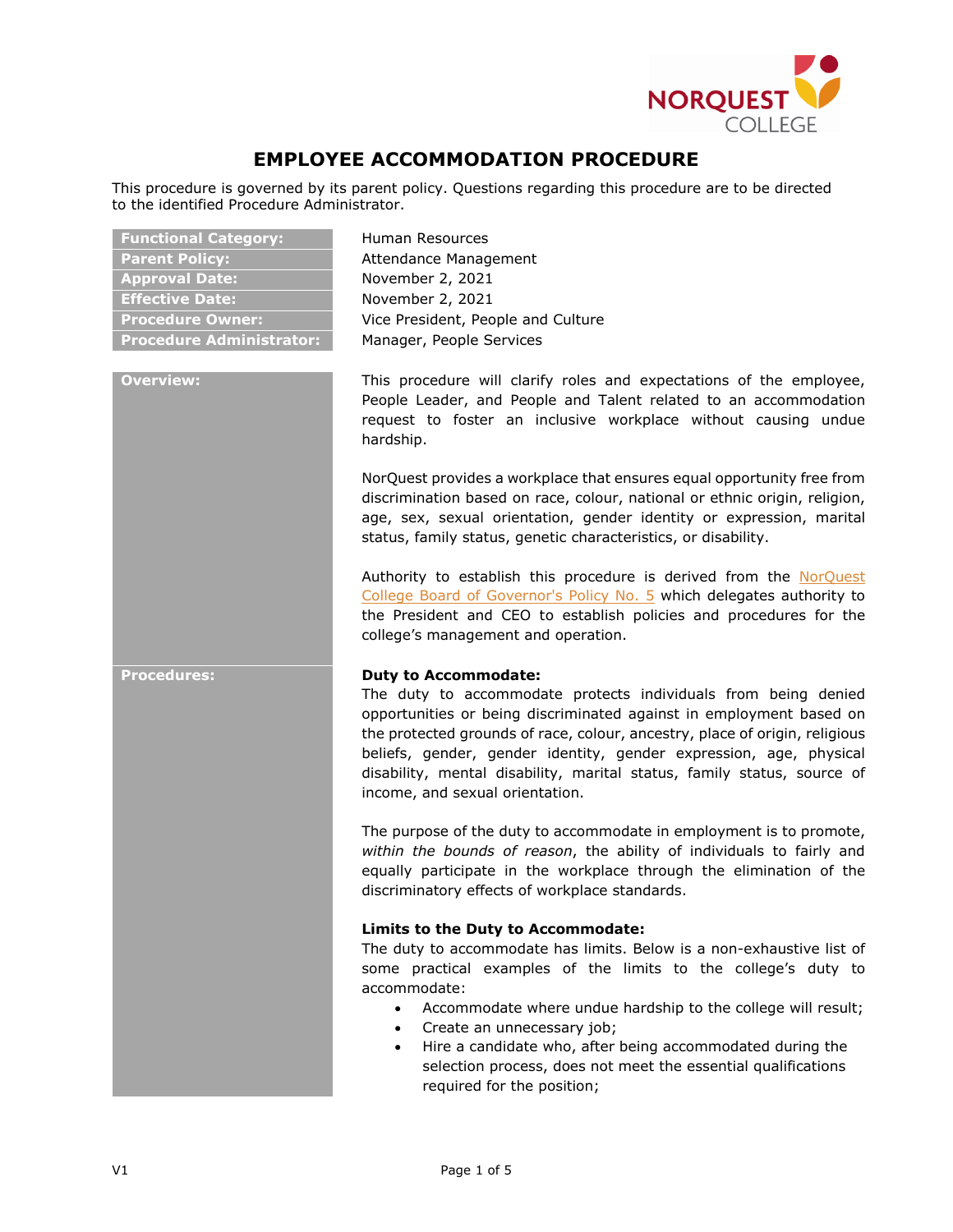

- Retain an employee who is unable to meet their employment responsibilities despite accommodations; and
- Accommodate an employee's persistent absences if the absences are unrelated to a protected ground.

### **Recognizing the Need for and Requesting Temporary or Permanent Accommodation:**

Recognizing a potential need for accommodation can be initiated in one of two ways:

- The employee approaches their People Leader and requests an accommodation.
- Or the People Leader recognizes a need and consults with their Human Resources Consultant to explore conditions that may require an accommodation realizing they have an obligation to initiate a discussion around an accommodation.

People and Talent will facilitate the development of a written Accommodation Plan in collaboration with the People Leader, employee, and other stakeholders as required.

Through collaboration with the college's Occupational Health and Safety (OHS) Consultant, a Jobs Demands Analysis (JDA) may also be reviewed to determine essential duties and physical requirements of the role.

A Workplace Accommodation Plan must be completed in collaboration with the area's Human Resources Consultant and submitted to People Services for inclusion into the employee file. The Accommodation Plan will be monitored, and reassessed on a six-month basis or as business needs require. Permanent workplace accommodation requests will be reviewed to seek out reasonable permanent solutions. This may include employees placed in a new permanent or term position that meets the employee's physical or mental abilities, or a change in FTE.

# **Roles and Responsibilities:**

Employee

- Submit a verbal or written request for a work accommodation in good faith to their People Leader.
- Cooperate with the Talent Coordinator by providing relevant information and appropriate documentation to support the accommodation request which may include a prognosis letter from their physician.
- Understand the college is entitled to receive sufficient information to provide an effective accommodation which normally includes details on functional limitations/ restrictions for disability-related accommodations.
- Consider all accommodation proposals brought forth by their People Leader.
- Allow for a reasonable time for a review of the accommodation request.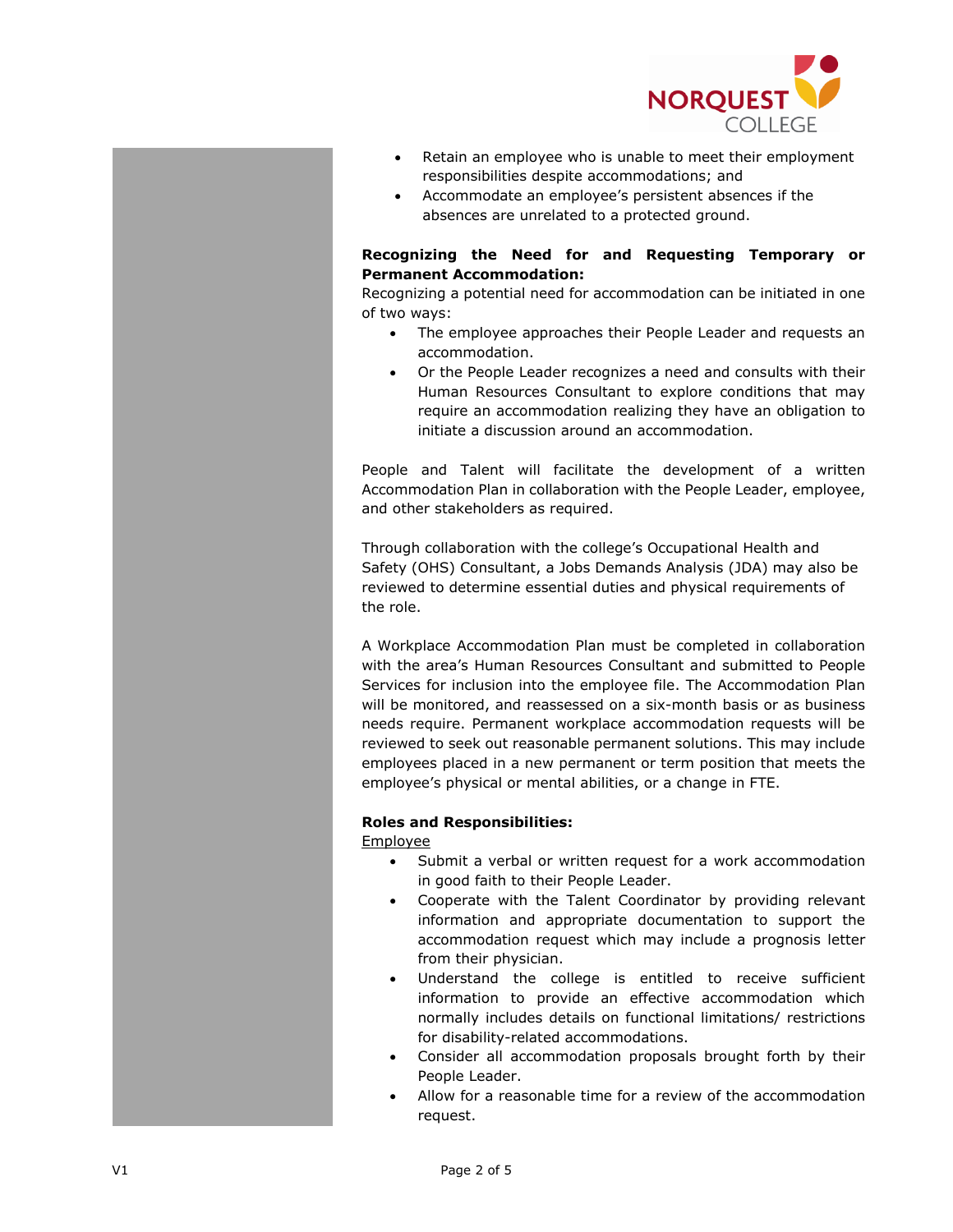

- Participate in the college's Employee Recovery Assistance Program (ERAP) in order to assist the facilitation of an appropriate plan.
- Communicate with their People Leader if an accommodation needs to be changed or if the agreed-upon solution has not worked as intended.
- Act in a professional and respectful manner towards individuals requiring an accommodation.

### People Leader

- Foster an inclusive work environment.
- Identify and eliminate barriers that prevent employees from accessing, or being included in the workplace.
- Endeavour to conduct a meeting with the employee requesting an accommodation as soon as possible and review information with the Human Resources Consultant to determine if additional medical documentation is required while maintain the strictest confidentiality.
- Understand the accommodation process.
- Be proactive and manage the accommodation case and monitor accommodations in a timely, confidential and sensitive manner.
- Treat each accommodation case on an individual case by case basis.
- Communicate with the employee to ensure they are part of the process.
- Act in a professional and respectful manner towards individuals requiring an accommodation.

### Human Resources Consultant

- Provide consultation to the People Leader and employee on the accommodation process.
- Provide consultation on the requirements of medical documentation or the accommodation plan.
- Act in a professional and respectful manner towards individuals requiring an accommodation.

# Talent Coordinator

- Obtain completed forms as required.
- Send requests for additional medical documentation, when required.
- Act as a liaison between the ERAP provider and the employee.
- Act in a professional and respectful manner towards individuals requiring an accommodation.

### Union or Association Representative

- When requested by the employee, support the employee throughout the accommodation process.
- When requested by the employee, participate in the accommodation plan.
- Adopt a problem-solving approach to an accommodation.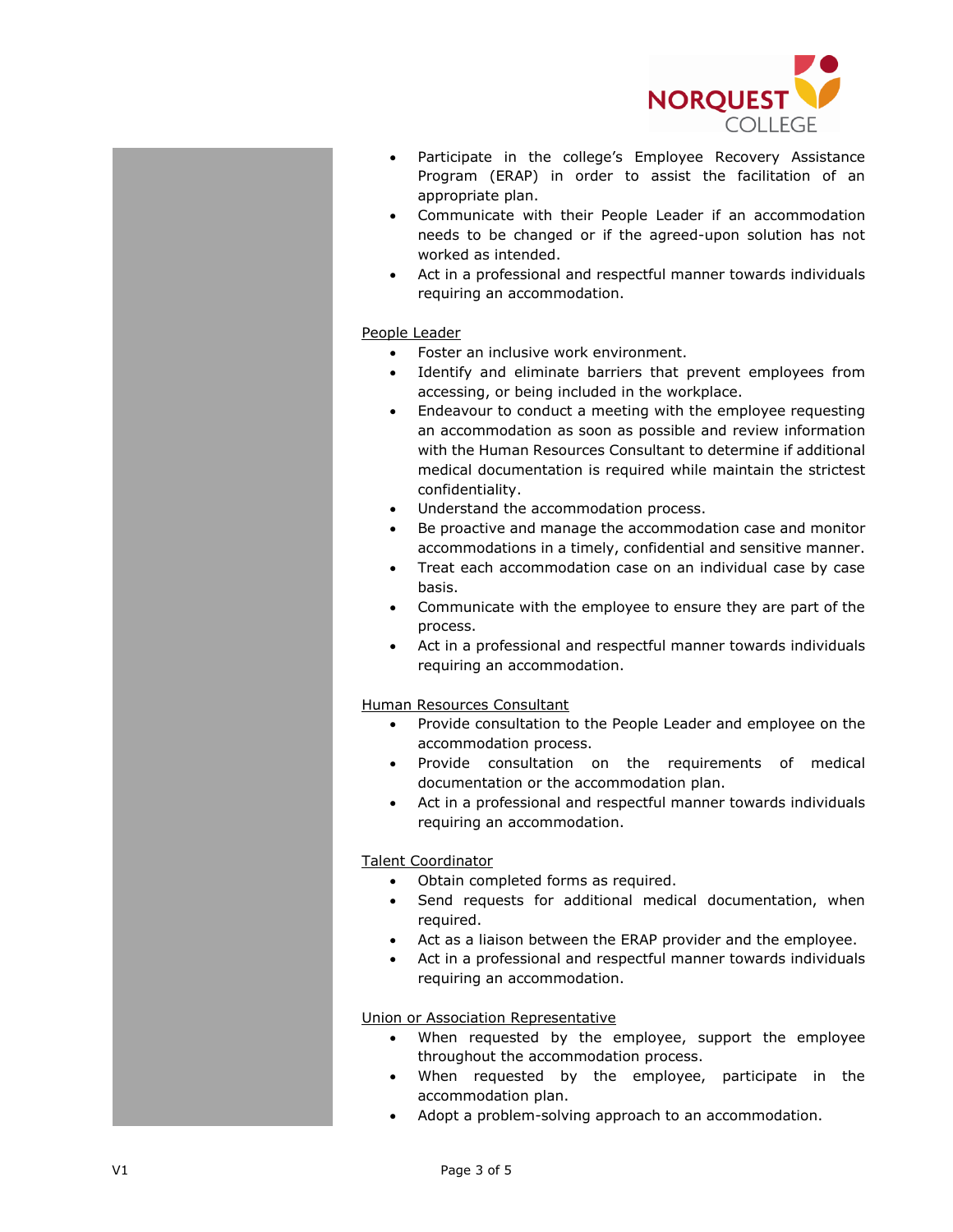

• Act in a professional and respectful manner towards individuals requiring an accommodation.

### OHS Consultant

- Support the process for obtaining a Job Demands Analysis and review the information.
- Support the accommodation plan as required, and offer additional advice, guidance, or recommendations.
- Act in a professional and respectful manner towards individuals requiring an accommodation.

### **Employee Recovery Assistance Program**

The college provides an Employee Recovery Assistance Program (ERAP) to assist in accommodating permanent and eligible term employees.

- People Services will provide the employee's name and contact information to the ERAP service provider, Homewood Health.
- An ERAP case manager will contact the employee and will work in the utmost confidence to assist the college and the employee in supporting a reasonable workplace accommodation request. This includes working with the employee's physician(s) and other health professionals to address factors that may impact their work.

**Definitions: Duty to Accommodate:** an employer has a legal duty to take reasonable steps, in policies or conditions of work, to accommodate an employee's individual needs.

> **Employee**: includes a person who is engaged by NorQuest College to perform a service in accordance with existing terms and conditions of employment, employment contracts or collective agreements.

> **People Leader**: means an employee whose job function requires him/her to organize, direct and control the work of others. People Leaders can include team leads, chairs, associate chairs, managers, deans, directors, vice-presidents, or the President and CEO. Another term for People Leader is Supervisor.

> **Permanent position:** means a position designated by the college as continuing to meet the ongoing operational requirements of NorQuest's core programs. A permanent position may be full time or part time of not less than half time.

> **Term Position**: means a position designated by the college as a project or replacement position or term-certain for other specified reasons, having a set expiry date. A term position shall be at least six (6) months minimum in duration and may be full time or part time and not less than one-half time. The length of the term position shall be determined by the nature and duration of the work that is to be performed.